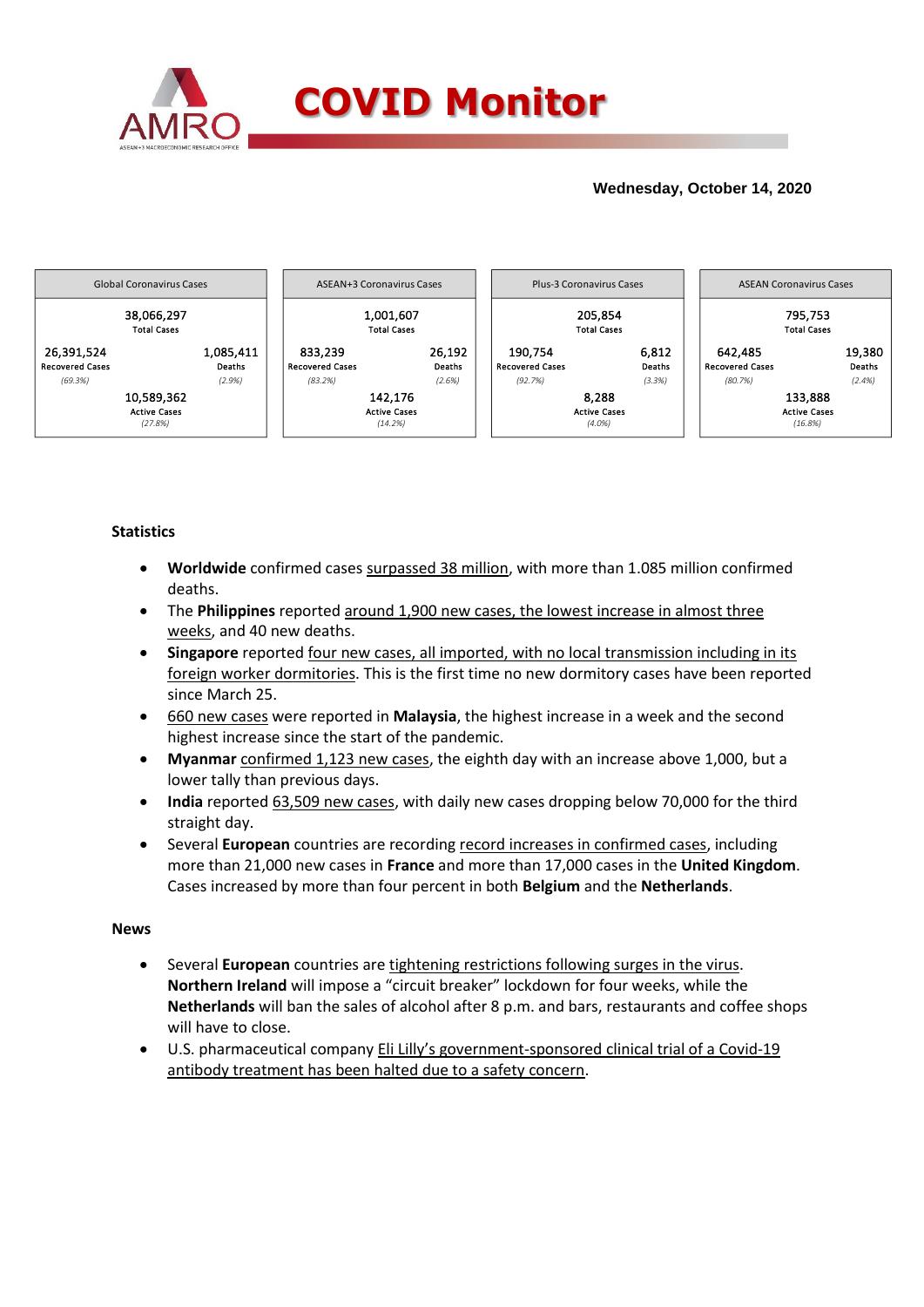

#### Overview of Confirmed COVID-19 Cases

| Data as of 13/10/2020 |  |
|-----------------------|--|
|                       |  |

| Economy              | <b>Total</b><br>Cases | Cases per 1M<br>Population | <b>New</b><br>Cases | <b>New Cases per</b><br>1M Pop. | <b>New Cases</b><br>$(7$ -day avg) <sup>1</sup> | <b>ANew Cases</b>   | Δ% New<br>Cases | <b>Total</b><br><b>Deaths</b> | <b>New</b><br><b>Deaths</b> | Fatality<br><b>Rate (%)</b> | <b>Total</b><br>Recovered | <b>Recovery</b><br><b>Rate (%)</b> | <b>Active</b><br>Cases | <b>Resolved cases</b><br>$(96)^2$ |
|----------------------|-----------------------|----------------------------|---------------------|---------------------------------|-------------------------------------------------|---------------------|-----------------|-------------------------------|-----------------------------|-----------------------------|---------------------------|------------------------------------|------------------------|-----------------------------------|
| Global               | 38,066,297            |                            | 264,771             |                                 |                                                 | $-61,430$           | 0.7             | 1,085,411                     | 4,731                       | 2.9                         | 26,391,524                | 69.3                               | 10,589,362             | 72.2                              |
| ASEAN+3              | 1,001,607             |                            | 8,215               |                                 |                                                 | $-809$              | 0.8             | 26,192                        | 173                         | 2.6                         | 833,239                   | 83.2                               | 142,176                | 72.1                              |
| Plus-3               | 205,854               |                            | 613                 |                                 |                                                 | 241                 | 0.3             | 6,812                         | 8                           | 3.3                         | 190,754                   | 92.7                               | 8,288                  | 85.8                              |
| ASEAN                | 795,753               |                            | 7,602               |                                 |                                                 | $-1,050$            | 1.0             | 19,380                        | 165                         | 2.4                         | 642,485                   | 80.7                               | 133,888                | 84.5                              |
| China                | 85,611                | 61                         | 20                  | 0.0                             |                                                 | 13                  | 0.0             | 4,634                         | 0                           | 5.4                         | 80,730                    | 94.3                               | 247                    | 99.7                              |
| Hong Kong, China     | 5,201                 | 681                        | 8                   | 1.0                             |                                                 | $-3$                | 0.2             | 105                           | 0                           | 2.0                         | 4,931                     | 94.8                               | 165                    | 96.8                              |
| Japan                | 90,153                | 717                        | 501                 | 4.0                             |                                                 | 249                 | 0.6             | 1,635                         | 4                           | 1.8                         | 82,063                    | 91.0                               | 6,455                  | 92.8                              |
| Korea                | 24,889                | 478                        | 84                  | 1.6                             |                                                 | $-18$               | 0.3             | 438                           | 4                           | 1.8                         | 23,030                    | 92.5                               | 1,421                  | 94.3                              |
|                      |                       |                            |                     |                                 |                                                 |                     |                 |                               |                             |                             |                           |                                    |                        |                                   |
| Indonesia            | 340,622               | 1,262                      | 3,906               | 14.5                            |                                                 | 639                 | 1.2             | 12,027                        | 92                          | 3.5                         | 263,296                   | 77.3                               | 65,299                 | 80.8                              |
| Malaysia             | 16,880                | 508                        | 660                 | 19.9                            |                                                 | 97                  | 4.1             | 163                           | 4                           | 1.0                         | 11,372                    | 67.4                               | 5,345                  | 68.3                              |
| Philippines          | 344,713               | 3,133                      | 1,897               | 17.2                            |                                                 | $-1,578$            | 0.6             | 6,372                         | 40                          | 1.8                         | 293,383                   | 85.1                               | 44,958                 | 87.0                              |
| Singapore            | 57,884                | 10,152                     | $\sqrt{4}$          | 0.7                             |                                                 | $\mathbf 0$         | 0.0             | 28                            | 0                           | 0.0                         | 57,740                    | 99.8                               | 116                    | 99.8                              |
| Thailand             | 3,652                 | 54                         | 9                   | 0.1                             |                                                 | $\overline{7}$      | 0.2             | 59                            | 0                           | 1.6                         | 3,457                     | 94.7                               | 136                    | 96.3                              |
| Brunei Darussalam    | 146                   | 324                        | $\mathbf 0$         | 0.0                             |                                                 | $\mathsf{O}\xspace$ | 0.0             | $\overline{3}$                | 0                           | 2.1                         | 143                       | 97.9                               | $\mathsf 0$            | 100.0                             |
| Cambodia             | 283                   | 17                         | $\pmb{0}$           | 0.0                             | ⇜                                               | $\mathsf 0$         | 0.0             | $\mathbf 0$                   | 0                           | 0.0                         | 278                       | 98.2                               | 5                      | 98.2                              |
| Lao PDR              | 23                    | $\overline{\mathbf{3}}$    | $\mathbf 0$         | 0.0                             |                                                 | $\mathbf 0$         | 0.0             | $\mathbf 0$                   | $\mathbf{0}$                | 0.0                         | 22                        | 95.7                               | $\mathbf{1}$           | 95.7                              |
| Myanmar              | 30,437                | 570                        | 1,123               | 21.0                            |                                                 | $-217$              | 3.8             | 693                           | 29                          | 2.3                         | 11769                     | 38.7                               | 17,975                 | 40.9                              |
| Vietnam              | 1,113                 | 12                         | 3                   | 0.0                             |                                                 | $\overline{2}$      | 0.3             | 35                            | $\Omega$                    | 3.1                         | 1,025                     | 92.1                               | 53                     | 95.2                              |
|                      |                       |                            |                     |                                 |                                                 |                     |                 |                               |                             |                             |                           |                                    |                        |                                   |
| Belgium              | 173,240               | 15,042                     | 7,360               | 639.1                           |                                                 | 3,738               | 4.4             | 10,244                        | 33                          | 5.9                         |                           |                                    |                        |                                   |
| France               | 766,421               | 11,792                     | 21,317              | 328.0                           |                                                 | $-21,639$           | 2.9             | 32,714                        | 258                         | 4.3                         |                           | $\overline{a}$                     |                        |                                   |
| Germany              | 337,314               | 4,065                      | 4,464               | 53.8<br>97.9                    |                                                 | $-2,077$<br>1,279   | 1.3             | 9,682                         | 42<br>41                    | 2.9<br>9.9                  | 280,533<br>242,028        | 83.2                               | 47,099<br>87,193       | 86.0<br>76.1                      |
| Italy<br>Netherlands | 365,467<br>194,591    | 6,068<br>11,260            | 5,898<br>7,453      | 431.3                           |                                                 | 603                 | 1.6<br>4.0      | 36,246<br>6,689               | 35                          | 3.4                         |                           | 66.2<br>$\sim$                     |                        | $\sim$                            |
| Spain                | 896,086               | 19,120                     | 7,118               | 151.9                           |                                                 | $-20,738$           | 0.8             | 33,204                        | 80                          | 3.7                         | 150,376                   | 16.8                               | 53,521                 | 94.0                              |
| Switzerland          | 65,881                | 7,619                      | 1,445               | 167.1                           |                                                 | $-2,623$            | 2.2             | 2,103                         | $\overline{7}$              | 3.2                         | 49,800                    | 75.6                               | 13,978                 | 78.8                              |
| United Kingdom       | 637,708               | 9,482                      | 17,250              | 256.5                           |                                                 | 3,239               | 2.8             | 46,791                        | 143                         | 7.3                         | $\overline{\phantom{a}}$  | $\overline{\phantom{a}}$           |                        | $\sim$                            |
|                      |                       |                            |                     |                                 |                                                 |                     |                 |                               |                             |                             |                           |                                    |                        |                                   |
| Brazil               | 5,113,628             | 24,192                     | 10,220              | 48.3                            |                                                 | 1,791               | 0.2             | 150,998                       | 309                         | 3.0                         | 4,526,393                 | 88.5                               | 436,237                | 91.5                              |
| Canada               | 189,489               | 5,011                      | 4,111               | 108.7                           |                                                 | 3,136               | 2.2             | 9,707                         | 27                          | 5.1                         | 160,223                   | 84.6                               | 19,559                 | 89.7                              |
| Argentina            | 917,035               | 20,132                     | 13,305              | 292.1                           |                                                 | 3,781               | 1.5             | 24,572                        | 386                         | 2.7                         | 742,235                   | 80.9                               | 150,228                | 83.6                              |
| Mexico               | 825,340               | 6,494                      | 4,295               | 33.8                            |                                                 | 753                 | 0.5             | 84,420                        | 475                         | 10.2                        | 703,457                   | 85.2                               | 37,463                 | 95.5                              |
| Peru                 | 853,974               | 26,017                     | 2,803               | 85.4                            |                                                 | 1,003               | 0.3             | 33,419                        | 62                          | 3.9                         | 748,097                   | 87.6                               | 72,458                 | 91.5                              |
| <b>United States</b> | 7,797,394             | 23,553                     | 52,001              | 157.1                           |                                                 | 11,092              | 0.7             | 215,066                       | 798                         | 2.8                         | 3,124,593                 | 40.1                               | 4,457,735              | 42.8                              |
| Australia            | 27,337                | 1,052                      | 27                  | 1.0                             |                                                 | $\overline{2}$      | 0.1             | 904                           | 5                           | 3.3                         | 25,046                    | 91.6                               | 1,387                  | 94.9                              |
| India                | 7,239,389             | 5,286                      | 63,509              | 46.4                            |                                                 | 8,167               | 0.9             | 109,856                       | 0                           | 1.5                         | 6,227,295                 | 86.0                               | 902,238                | 87.5                              |
| Iran                 | 508,389               | 6,042                      | 4,108               | 48.8                            |                                                 | $-98$               | 0.8             | 29,070                        | 254                         | 5.7                         | 411,840                   | 81.0                               | 67,479                 | 86.7                              |
| Russia               | 1,318,783             | 8,995                      | 13,690              | 93.4                            |                                                 | 284                 | 1.0             | 22,834                        | 240                         | 1.7                         | 1,027,348                 | 77.9                               | 268,601                | 79.6                              |
| Saudi Arabia         | 340,089               | 9,783                      | 474                 | 13.6                            |                                                 | 126                 | 0.1             | 5,087                         | 19                          | 1.5                         | 326,339                   | 96.0                               | 8,663                  | 97.5                              |
| South Africa         | 694,537               | 11,630                     | 1,178               | 19.7                            |                                                 | 290                 | 0.2             | 18,028                        | 165                         | 2.6                         | 625,574                   | 90.1                               | 50,935                 | 92.7                              |
|                      |                       |                            |                     |                                 |                                                 |                     |                 |                               |                             |                             |                           |                                    |                        |                                   |

Source: Haver Analytics, sourced from John Hopkins University; AMRO staff calculations.

Notes: New cases since previous day. ∆% refers to percentage change since previous day. Fatality rate measured as deaths per confirmed infections.<br>1/ Since January 31, 2020.<br>2/ Resolved cases (i.e. non-active cases) to tot